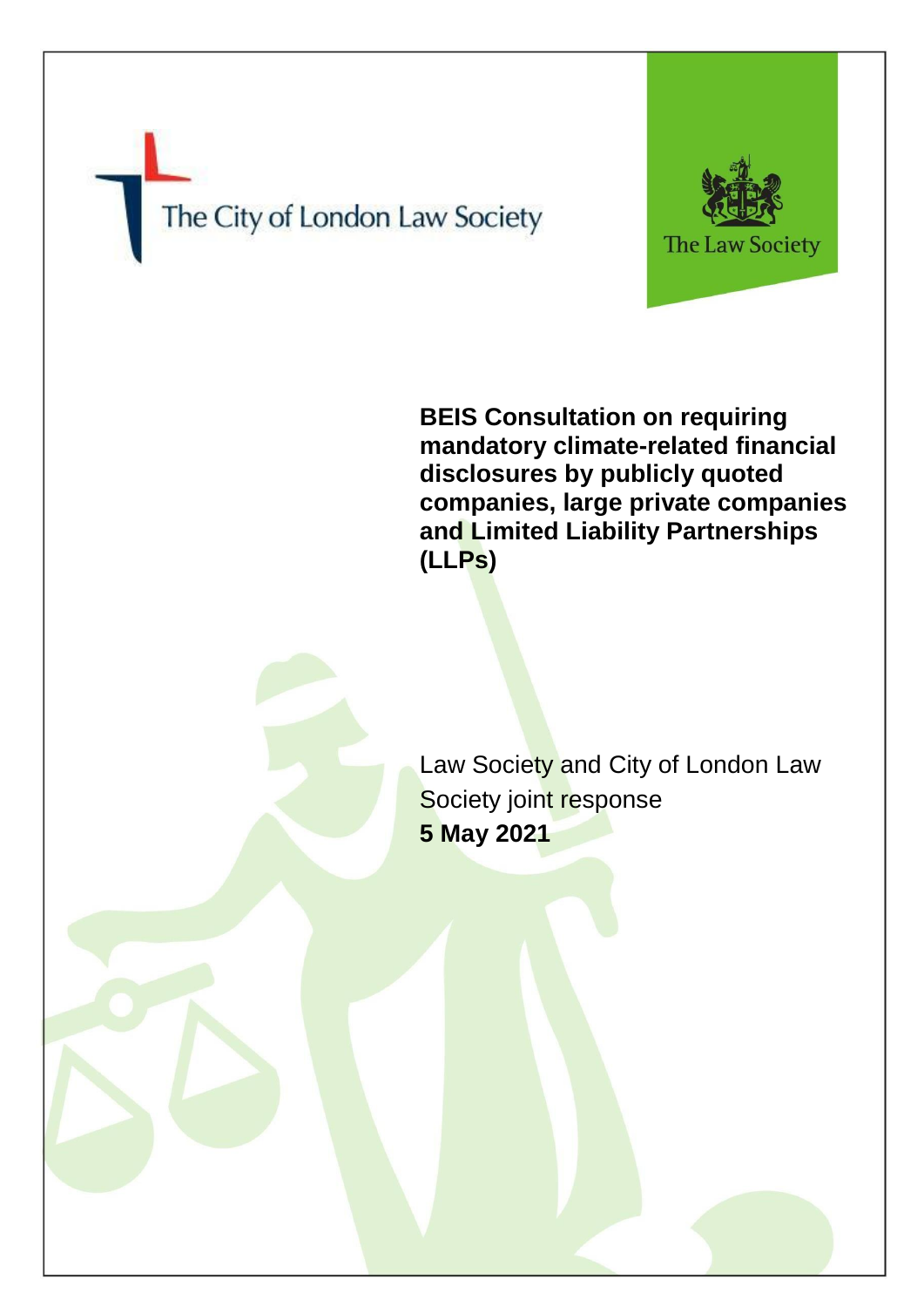# **City of London Law Society Company Law Committee**

# **BEIS Consultation Paper: Consultation on requiring mandatory climate-related financial disclosures by publicly quoted companies, large private companies and LLPs**

# **A. Introduction**

The views set out in this paper have been prepared by a Joint Working Party of the Company Law and the Planning and Environmental Law Committees of the City of London Law Society (**CLLS**) and the Law Society of England and Wales (the **Law Society**).

The CLLS represents approximately 17,000 City lawyers through individual and corporate membership, including some of the largest international law firms in the world. These law firms advise a variety of clients from multinational companies and financial institutions to Government departments, often in relation to complex, multijurisdictional legal issues. The CLLS responds to a variety of consultations on issues of importance to its members through its 19 specialist committees.

The Law Society is the professional body for solicitors in England and Wales, representing over 170,000 registered legal practitioners. It represents the profession to Parliament, Government and regulatory bodies in both the domestic and European arena and has a public interest in the reform of the law.

The Joint Working Party is made up of senior and specialist lawyers from both the CLLS and the Law Society who have a particular focus on issues relating to corporate law and environmental and planning law.

The Joint Working Party thought it would be helpful to set out its overarching comments, before then providing responses in relation to your specific questions. These are set out below.

#### **B. Overarching comments**

#### o **Consistency with existing legislation and standards**:

The Consultation Paper (the CP) recognises the importance of implementing rules that are in line with existing standards, and which do not conflict with legislative requirements. Equal focus should be given to legislative developments at a UK and international (including EU) level, to ensure the proposals maintain the UK's position as an attractive place to do business and to ensure the proposals remain appropriate to the UK market. Further, any legislative developments should not hinder the convergence of global ESG standards and/or ESG market practices.

# *Divergence from the EU and the implications for EU wide-groups*

The TCFD's four pillar framework of Governance, Strategy, Risk Management and Metrics, and Targets differs from the EU Non-Financial Reporting Directive (NFRD) both in terms of reporting materiality thresholds and the substance of the disclosures. The latter requires reporting on external impacts in addition to financial materiality, and across environmental, social and governance metrics (not solely climate). This divergence potentially gives rise to conflicting rules for some companies. Further, the proposed Corporate Sustainability Reporting Directive (CSRD) is seeking to amend and extend the scope of the NFRD regime. The CSRD would capture substantially more companies, and introduce more detailed reporting requirements, potentially resulting in a greater number of groups with businesses in the UK and the EU having to comply with different reporting requirements as between their UK and EU entities.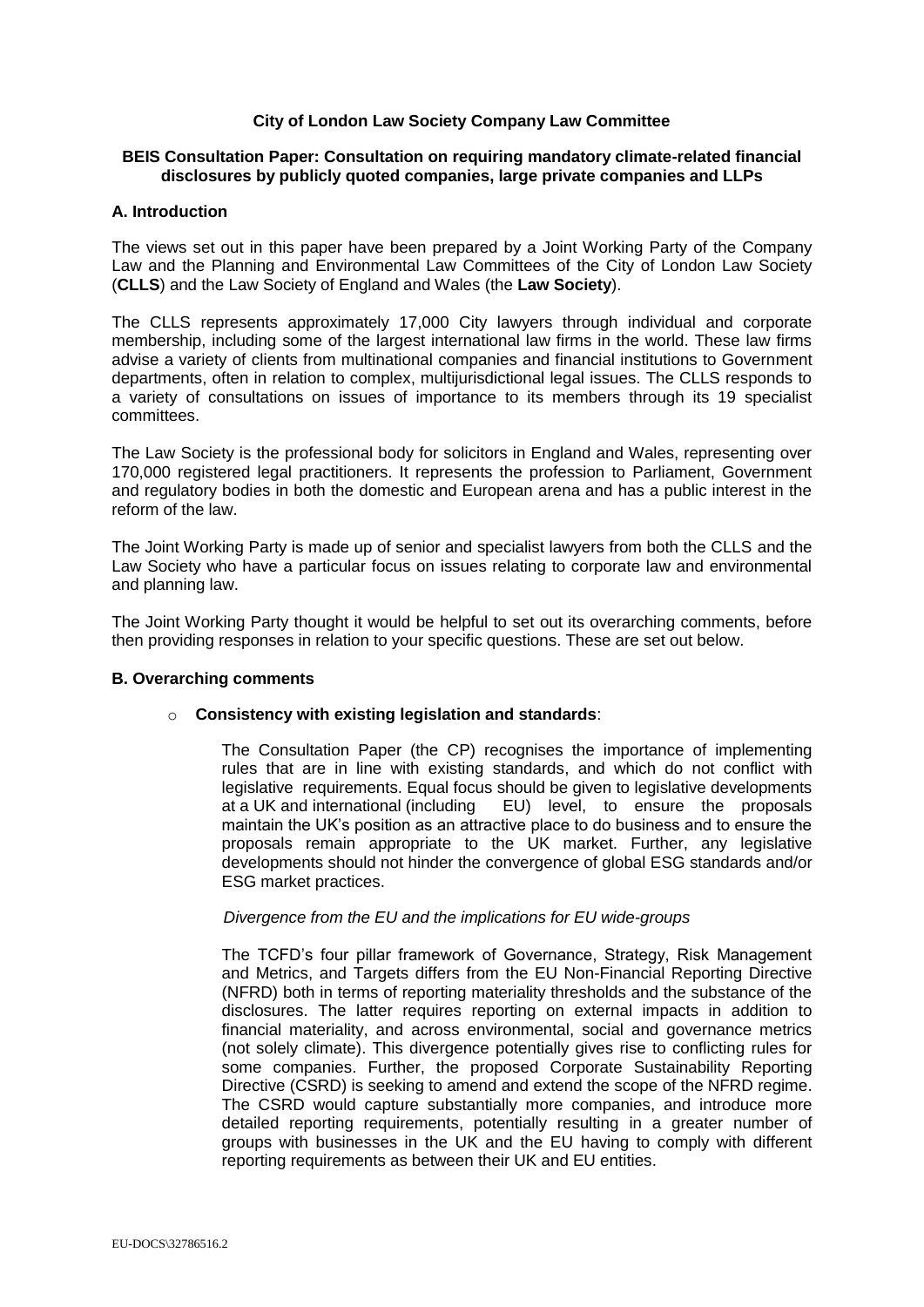Also, Article 8 of the EU Taxonomy Regulation potentially brings in wider reporting for organisations covered by the NFRD. The divergence is likely to continue in the context of the UK Green Taxonomy and the EU (or other global) Taxonomy(ies). This divergence across jurisdictions will make it more onerous for EU-wide groups to comply, as they may face different reporting requirements in different jurisdictions.

# *International alignment*

As part of this discussion (and as reflected in the CP), any developments in the UK also need to take into account the rapidly evolving international framework. This international dimension is likely to increasingly involve the US and, specifically, the US Securities and Exchange Commission (SEC). In particular, the SEC has just established a new Climate and ESG Task Force and is assessing climate change reporting obligations.

# *Overlap and a lack of consistency*

Whilst the proposals in the CP appear to show generic alignment, it would be helpful for BEIS to provide more details to ensure consistency with existing legislation and standards. In particular, the potential combination of: (i) the proposals in the CP; (ii) the BEIS consultation document in respect of Restoring Trust in Audit and Corporate Governance (the audit paper); (iii) the Listing Rules; (iv) the Streamlined Energy and Carbon Reporting (SECR) regime; and (v) the proposed CSRD, could result in a company being subject to multiple (and different) reporting obligations on the same issue (i.e. climate change risks and climate change mitigation). There is a real risk that too many different regimes, and fragmentation of these regimes, may hamper proper reporting.

The position regarding the specific overlap with the UK Listing Rules (LRs) is considered below. However, in relation to companies not subject to the LRs, we would particularly highlight the audit paper. Our view is that BEIS should give consideration as to how the proposals in the CP and the outcome of the proposals in the audit paper will fit together to ensure consistency between regimes. For instance, in contrast to the CP, the audit paper proposes to make scenario analysis mandatory.

Another example of inconsistency is that the CP states that the climate-related financial information will be included in the non-financial information statement which forms part of the Strategic Report, but does not indicate in any detail how this disclosure will be accommodated alongside the current requirements. Likewise with regards to the SECR disclosures, as specified in Q9 below. We would urge BEIS to consider carefully how all of the relevant regimes interact and overlap, and what the ultimate cumulative impact is for affected companies and LLPs.

The CP also underlines that the UK Government sees the benefit of further international alignment on the standards used by companies, and will follow developments and seek to align the UK approach where appropriate. The more climate-related financial disclosure standards that can be streamlined, the better this will be for the organisations subject to them.

Finally, we would encourage BEIS to consider introducing a more fulsome climate-related financial disclosure framework long-term. The Trustees of the IFRS Foundation are working on the creation of a global climate-related financial disclosure standard and we would ask BEIS to keep a line of communication open with this initiative.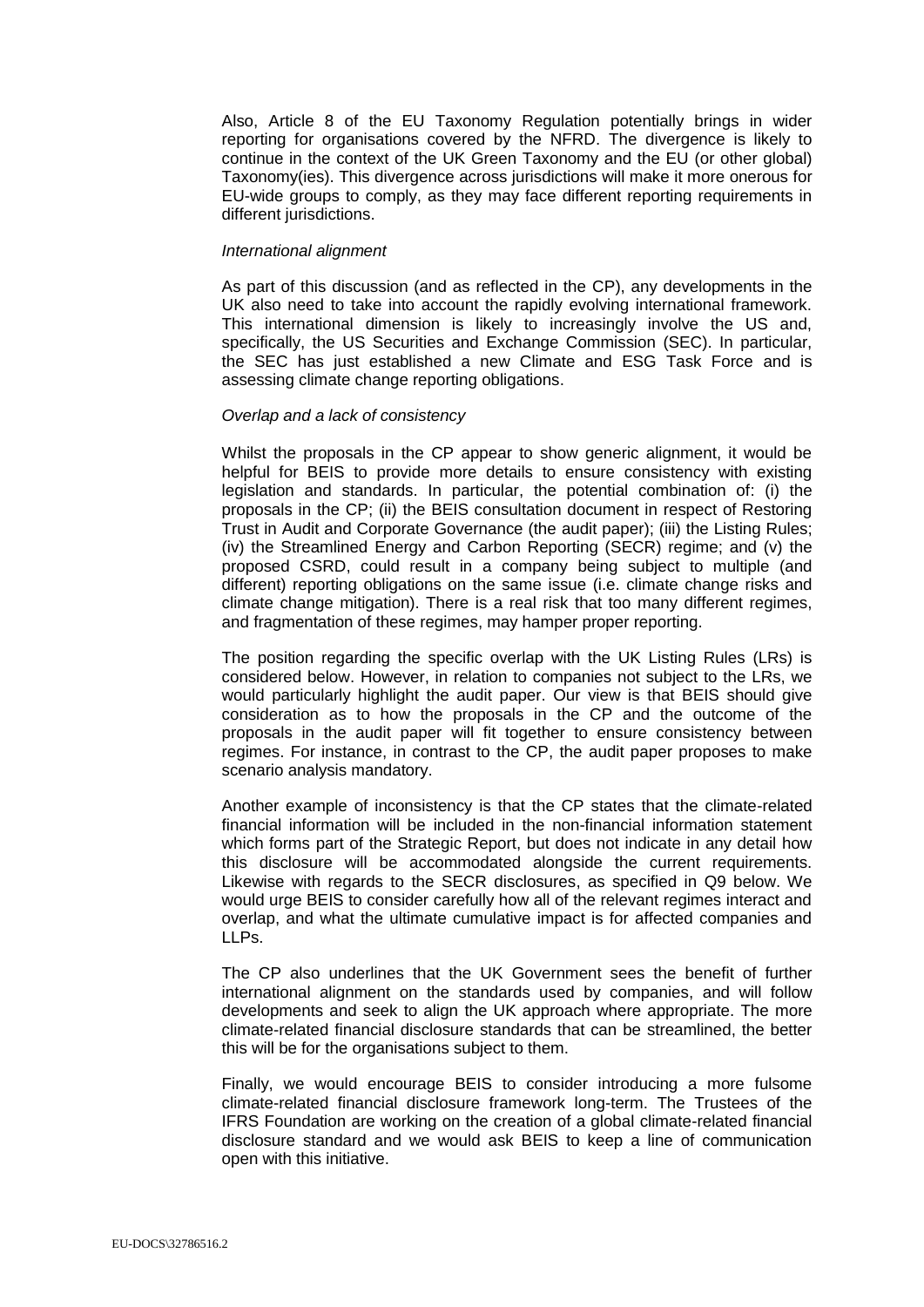# *Interaction with the UK Listing Rules*

A particular area of concern in terms of overlap and consistency is the interaction between the proposals in the CP and the recently introduced LR requirements for premium listed issuers. The CP's proposed rules are described as "complementary" to the new LR requirements. However, there are key differences in approach, which create complexities for companies subject to both regimes, and risk resulting in different standards of disclosure across different types of companies.

The LRs require a comply or explain statement about disclosures that are consistent with the four overarching TCFD pillars and 11 recommendations. In contrast, the proposals in the CP require companies and LLPs to disclose climate-related financial information in line with the four overarching pillars of the TCFD, but do not require the additional level of disclosure with the 11 recommendations. However, the proposals in the CP state that if the required climate-related financial disclosures are not made, the non-financial information statement must provide a clear and reasoned explanation for the omission. It would be helpful to clarify how this is intended to interact with the new LR comply or explain statement.

In addition, the LRs focus on requiring disclosures on governance and risk management (and strategy in relation to these two pillars), but are less focused on the metrics and targets pillars. However, the CP focuses on all four pillars. Therefore, it seems that premium listed issuers would be subject to two overlapping but different disclosure obligations (with the further complexity that these would be overseen by different regulators).

Rather than a hierarchical approach, we believe it would be better to have one set of rules applicable to all in-scope companies, instead of having different rules for premium listed issuers from those for publicly quoted companies, large private companies and LLPs. We believe that in reporting against the four pillars of TCFD many companies will also voluntarily report against the 11 recommendations, for example to assist with ratings agencies' assessments. Therefore, it may be preferable to have mandatory compliance with the four pillars of TCFD and a "comply or explain" regime against the 11 recommendations (regardless of materiality) for all in-scope companies, including premium listed companies. This would have the benefit of greater consistency and less fragmentation.

We acknowledge that amended LRs would be required, rather than removing the LR requirement and replacing it with the proposed CP requirement, because the proposed requirement in UK company law would not apply to overseas companies or to premium-listed companies with fewer than 500 employees, and could not be enforced by the FCA.

#### o **Adequate director protections:**

The CP recognises that directors' liability attaches to disclosures made by companies. However, the CP does not address ways that directors can be appropriately protected from liability, including where forward-looking climaterelated disclosures are made in good faith. Scenario analysis, in particular, is an area where companies and individual directors have the greatest liability concerns.

"Safe harbour" provisions which refer to a company's use of third party experts, certain recognised standards (i.e. SASB/GRI Sustainability Reporting Standards),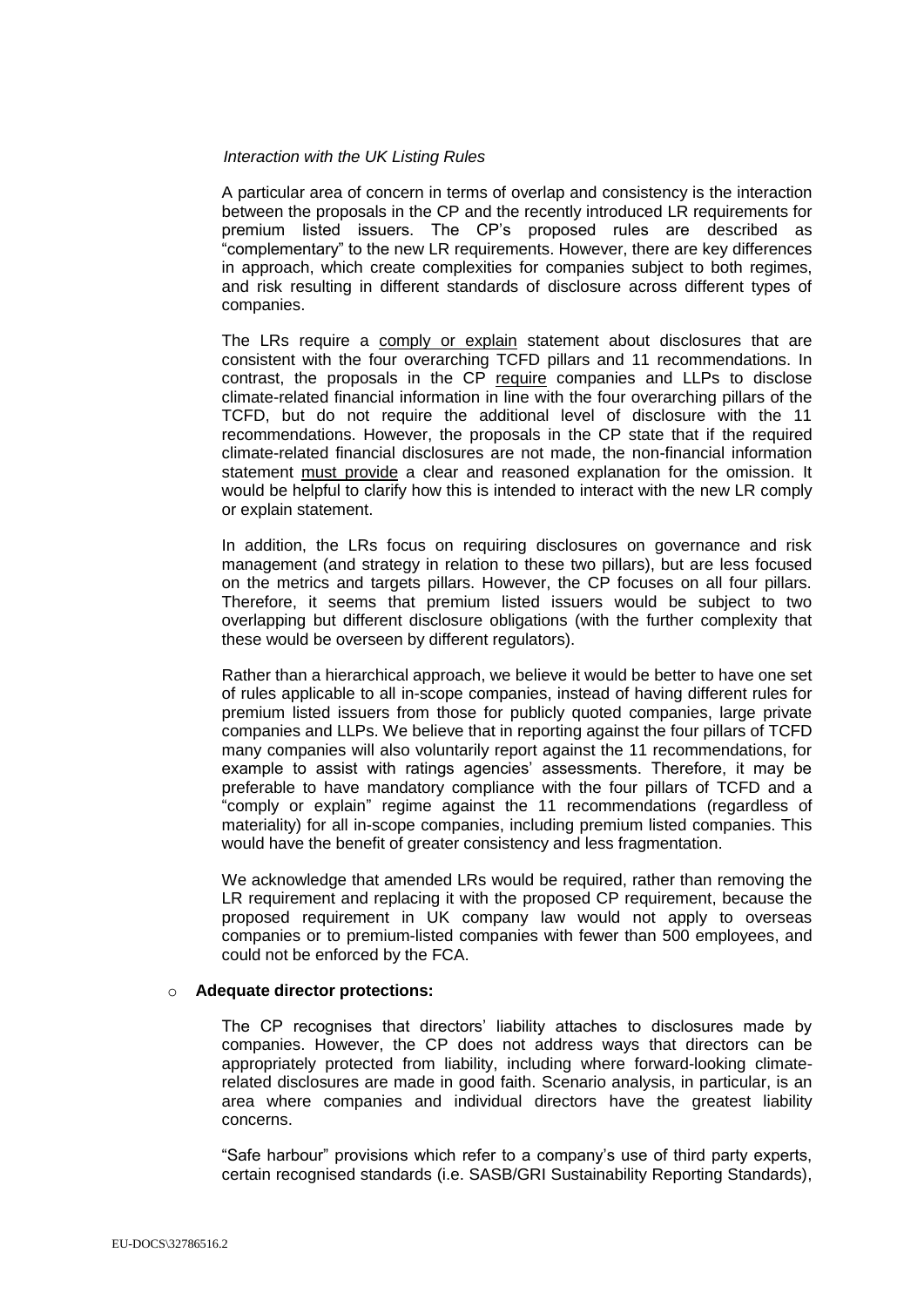and/or use of scientific research/methods, may encourage such disclosures to help promote the CP's objectives. Currently, s.463 of the Companies Act 2006 provides a "safe harbour" for certain disclosures made in a company's Strategic Report and Directors' Report. However, to the extent that scenario analysis disclosures are not required by law to be in the Strategic or Directors' Report, it is not entirely clear that the protection of s.463 would apply, and s.463 also may not protect directors from liability (for example, liability to shareholders under US securities law). We would urge the Government to consider the liability regime for scenario disclosures and other forward-looking climate-related disclosures, and in particular to clarify the application of s.463 so that liability risk does not deter companies from engaging in scenario analysis.

# o **Timing**:

The proposed timetable is relatively fast and does not leave much time for companies and LLPs to put in place the necessary systems and processes to track climate-change related targets and to start to meet these targets, particularly as a phase-in approach is not suggested. Given the desire to introduce these changes promptly, we would urge that the requirements are kept as straightforward as possible, in particular having regard to consistency with other similar regimes and related proposals.

# **C. Responses to questions in the CP**

# **1. Do you agree with our proposed scope for companies and LLPs?**

- Please see our comments above regarding the interaction of the proposals in the CP with the new LR requirements.
- We would suggest that the thresholds are smoothed in the same way as certain other thresholds in the Companies Act 2006 (for example, company size thresholds), so that companies and LLPs will need to meet the relevant threshold for two consecutive years before being brought into scope of the requirements. This should help prevent organisations near the threshold from dipping in and out of the requirements.
- It would also be helpful for BEIS to clarify any intention to extend the scope of these proposals in future.

# **2. Our proposed scope includes UK registered companies with securities admitted to AIM with more than 500 employees. Do you have any views on expanding this to include other unregulated markets and Multilateral Trading Facilities (MTFs)?**

- We suggest that the proposed scope applies to all MTFs, not just AIM. However, it should carve out companies with involuntary listings. There does not seem to be any rationale for including AIM companies within scope but not companies on other MTFs, except (as noted above) where securities are traded involuntarily. The size threshold is self-limiting and would likely exclude most non-AIM MTF companies in any event.
- We also suggest that the £500m turnover threshold requirement be applied to AIM companies in order to keep the requirements proportionate for smaller AIM companies.
- **3. Do you agree with the proposal to require climate related financial disclosures for companies and LLPs at the group level?**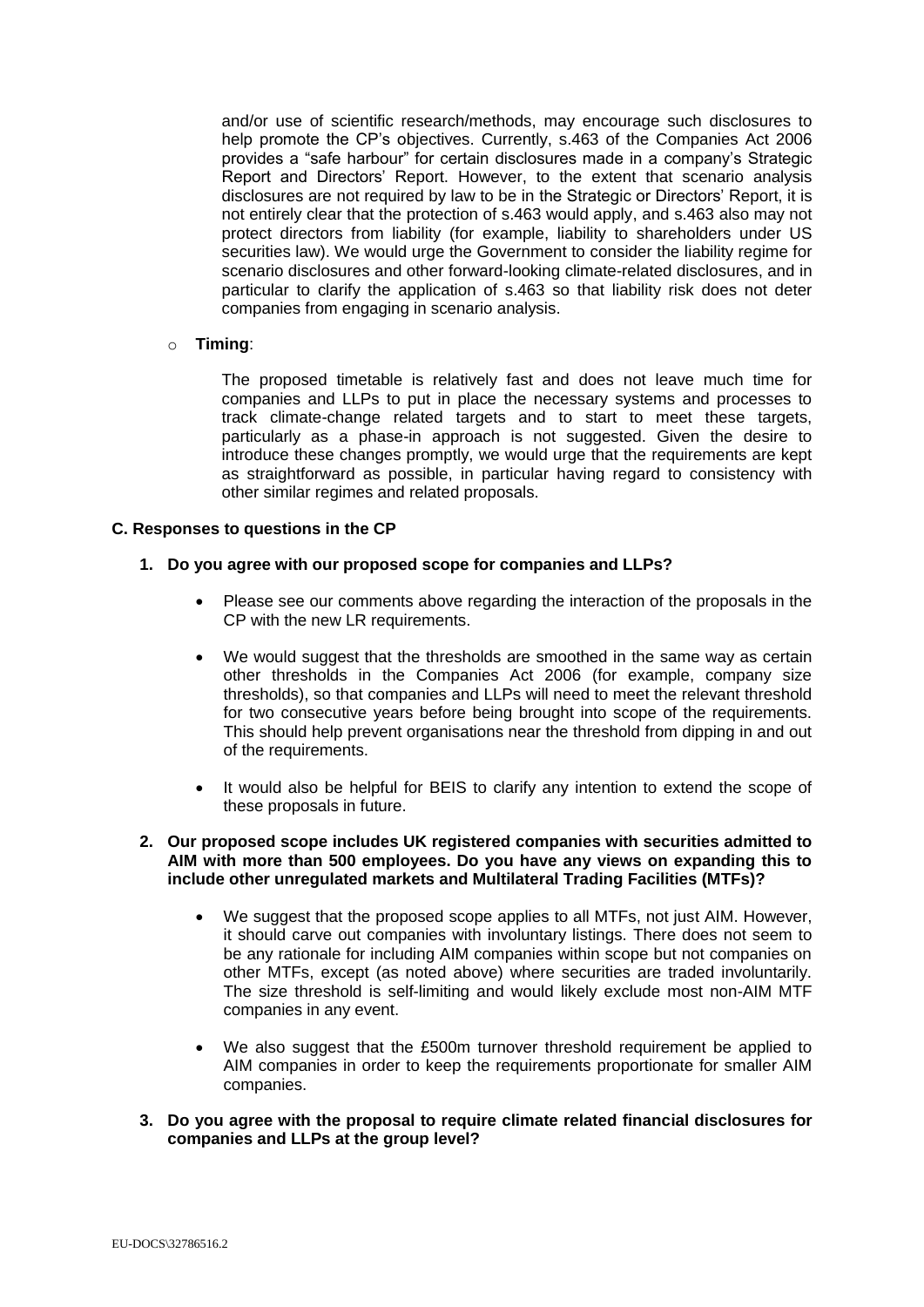- The CP indicates that reporting should be achieved at the group level on a consolidated basis and there will be a subsidiary exemption if a company's results and relevant climate-related disclosures are included in a consolidated report of a UK parent company. However, this leaves scope for double reporting in the case of multinational groups.
- For example, a UK subsidiary of an EU parent would not be exempt and so would have to make its own disclosures in the UK. We would therefore suggest there be provision for equivalence decisions to be granted in this area, so that the exemption could apply where a subsidiary is included in a consolidated report of a non-UK parent if that consolidated report provides the requisite disclosures. However, we would not recommend that the group level consolidated reporting is compulsory beyond UK groups. Otherwise, this would present non-UK headquartered groups with different regulatory regimes in relation to climate (and associated ESG) disclosures.
- The same issue will apply in reverse, in that a consolidated report of a UK parent may not meet EU standards and so any EU subsidiaries of a UK parent may have to produce separate reports. This could result in multiple overlapping obligations for multinational groups.
- We would suggest that, for consistency and simplicity, grouping should mirror the NFRD/CSRD regime.

# **4. Do you agree that the Strategic Report is the best place for the disclosure of climate-related financial information by companies?**

- We believe it is preferable to include it in the Strategic Report or the Directors' Report, rather than producing a stand-alone document. Which is most suitable depends in part on whether the CP proposals would be combined with the existing SECR regime. SECR information is required to be included in a company's Directors' Report and so this might be the most suitable place. A key consideration is ensuring that all TCFD and SECR disclosures are housed together in one place so that the information can be located easily.
- By including the disclosure in the Strategic Report or the Directors' Report it would benefit from the safe harbour for directors under s.463 Companies Act 2006, because it is information that is required to be included in the Strategic Report or Directors' Report.
- Equally it may be necessary to cross-refer to other documents. Whilst it would be helpful to have this flexibility, we are conscious that other documents may not benefit from the s.463 safe harbour. Therefore, we would urge the Government to clarify what protection will be available for directors.
- **5. Do you have views on whether LLPs should be required to disclose climate-related financial information in the Strategic Report (where applicable), or the Energy and Carbon Report?**
	- We have no comments on this.
- **6. Do you agree that requiring disclosure in line with the four pillars of the TCFD recommendations, rather than at the 11 recommendations level is suitable?**
	- The four pillars of the TCFD are a widely-accepted framework and will enhance the international, high quality reputation of the London market. Reference to globally recognised standards will improve international cohesion of climaterelated disclosures by companies and will also assist investors within and outside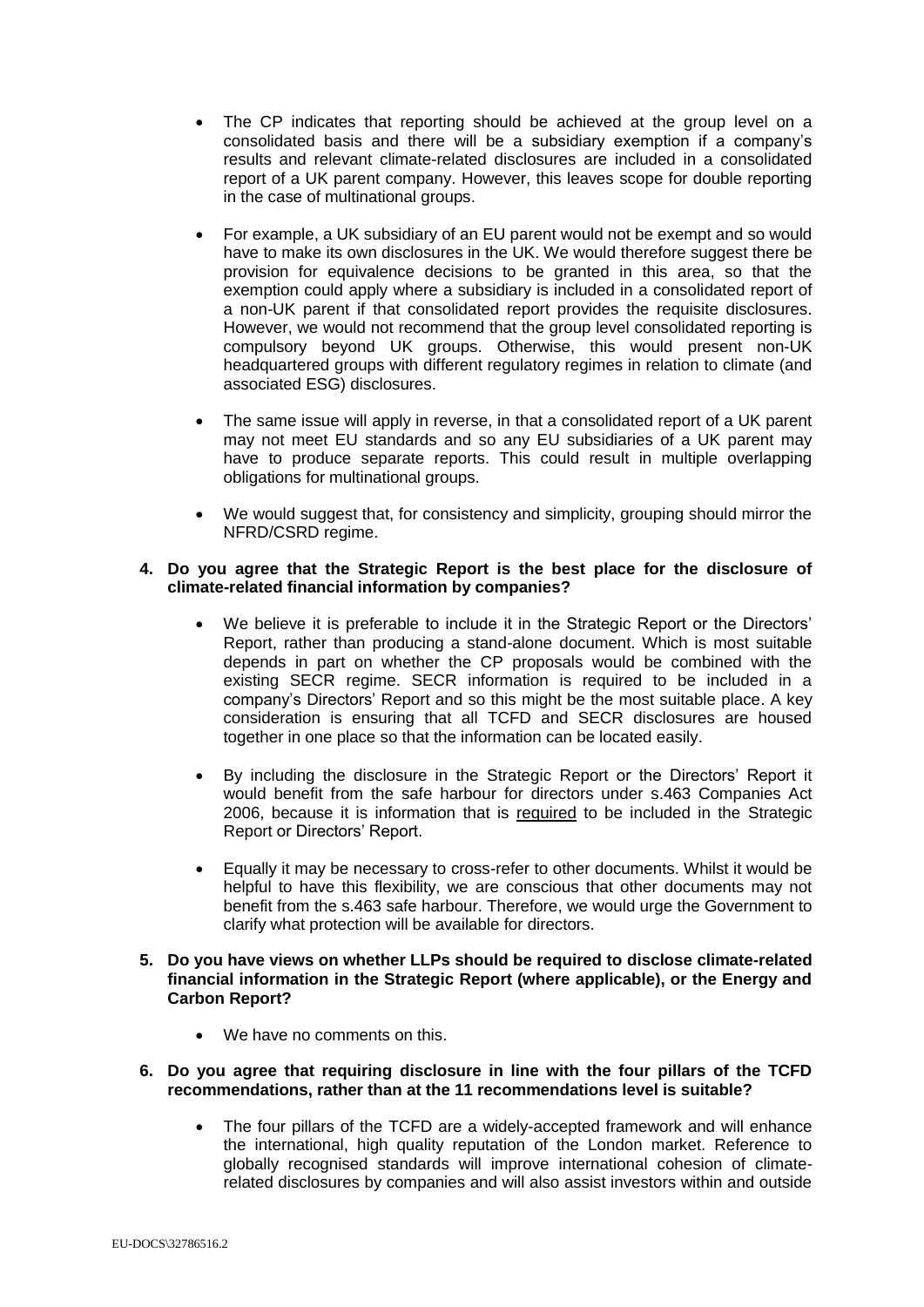the UK to interpret the disclosures, without the need to analyse a new or different framework.

- We therefore support compliance with the four pillars, and we also recommend including disclosure in line with the 11 recommendations of the TCFD on a "comply or explain" basis (regardless of materiality). Currently, the NFRD also encourages disclosure in line with the 11 TCFD recommendations, so this would help create consistency. However, we do have concerns that this differs from the approach taken under the LRs – see our comments above under "Interaction with the UK Listing Rules".
- We believe it will help compliance with the four pillars to include the 11 recommendations, as reporting is easier if a fairly detailed framework is given on a comply or explain basis. We anticipate that most companies will, in any event, fall back on the recommendations as they will represent best practice in reporting. The inclusion of the 11 recommendations also may assist companies in preparing disclosures in a consistent way to companies internationally, as the TCFD framework appears to be widely adopted.
- According to the CP, the proposed Companies Act 2006 requirements will paraphrase the four TCFD pillars. The paraphrasing in the CP is slightly different from the wording in the TCFD report, and from the wording in the LRs. The wording included in the Companies Act 2006 should match the exact wording of the four pillars of the TCFD recommendations, or the wording in the LRs, to provide a consistent approach.
- However, we consider that this is preferable to incorporating the four pillars by reference. We note that there may be difficulty with incorporating the TCFD pillars into legislation by reference, given that they may change from time to time. This may lead to uncertainty in the way the legislation works and effectively devolves control of specific reporting requirements to a third party. Additionally, if the TCFD pillars were to change, it may not be clear from what point a company is required to report against the revised pillars.
- With regards to non-binding Q&A for implementation, the existing relevant guidance produced by the TCFD is likely to be appropriate, is likely to lead to a more consistent approach internationally, and is likely to limit confusion through the development of new and potentially contradictory guidance. Therefore, it would be helpful if BEIS could clarify that the proposed Q&A will be consistent with and/or make reference to the TCFD guidance.
- **7. Do you agree that information provided in line with the obligations set out above would provide investors, regulators and other stakeholders with sufficient information to assess the climate-related risks and opportunities facing a company or financial institution?**
	- In the context of encouraging international convergence and consistency, we agree that the TCFD framework appears to be the most appropriate framework for climate-related disclosures.

# **8. Do you agree with our proposal that scenario analysis will not be required within a company or LLP's annual report and accounts?**

 The CP proposes that scenario analysis will be encouraged but will not be required. The flexibility is important for some companies without the necessary skills and expertise, or for whom scenario analysis may be less material. However, if scenario analysis is not mandatory, it should be clarified that the safe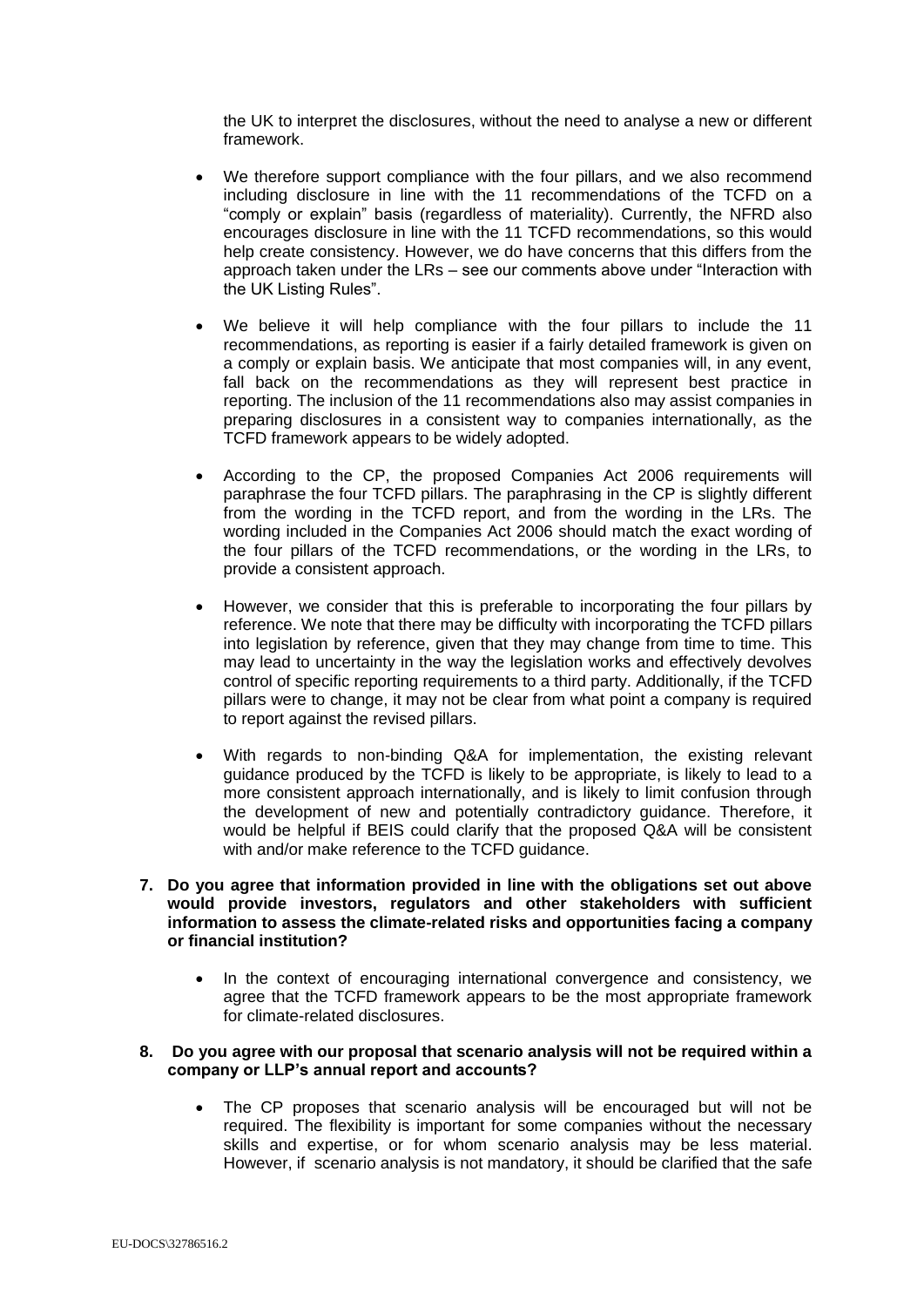harbour in s.463 of the Companies Act would apply to it. See our comments under "Adequate director protections" above.

- **9. Would alignment of the scope for climate-related financial disclosures and SECR requirements, such that large unquoted companies and LLPs would be subject to the same reporting requirements under SECR as quoted companies, aid reporting of climate related financial disclosures and simplify reporting procedures? Do you have any views on the continuation of voluntary Scope 3 emissions reporting under SECR requirements?**
	- We would expect that companies will regard any attempts to align and rationalise energy and carbon reporting (including SECR) as helpful.
	- We would expect that it would be possible to address the overlap between the reporting requirements under TCFD and SECR. For example, aspects of the data gathering and reporting under the SECR will be necessary to enable companies to meet the reporting obligations under TCFD. It should be possible to simplify SECR, so that it becomes complementary to the strategic objectives of TCFD.
	- More specifically, the objective of simplifying requirements for unquoted companies in the existing SECR requirements was welcomed upon introduction of the SECR regime. However, in practice, the existence of two separate sets of requirements for quoted and unquoted companies has not necessarily achieved simplification, and has in some cases caused unjustified confusion, including where groups include quoted and unquoted companies, or where companies are preparing to IPO. For example, the use of similar but different descriptions of the Scope 1 and 2 emissions required to be reported under the two reporting requirements is unclear and does not appear to reduce the data-gathering burden on unquoted companies.
	- Whilst retention of an optional exemption for unquoted companies from reporting on non-UK emissions may help to avoid imposing an extensive, additional data gathering burden on unquoted companies in isolation, global emissions data would likely be required to achieve TCFD compliance. On that basis, the utility in maintaining this distinction may diminish if mandatory TCFD reporting is introduced.
	- We do not see a demand for the reporting of Scope 3 emissions to become mandatory, and note the TCFD recommendations themselves state that Scope 3 emissions are to be disclosed "if appropriate". This is a highly complex area and while reporting of Scope 3 emissions is increasing, it is not yet the norm.

#### **10. Do you have comments on the proposal to permit non-disclosure if the information is not material and the reasons why climate change is not material are properly explained?**

- We agree that disclosures should only be included if they are material. However, the CP does not contain much information on when an explanation on nondisclosure would be acceptable and it would be helpful to have greater clarity on this point. At most, companies should be required to explain why they believe relevant disclosures would not be material in the context of their business.
- As noted above, we consider that the 11 recommendations should apply on a "comply or explain" basis. This should be the case regardless of materiality,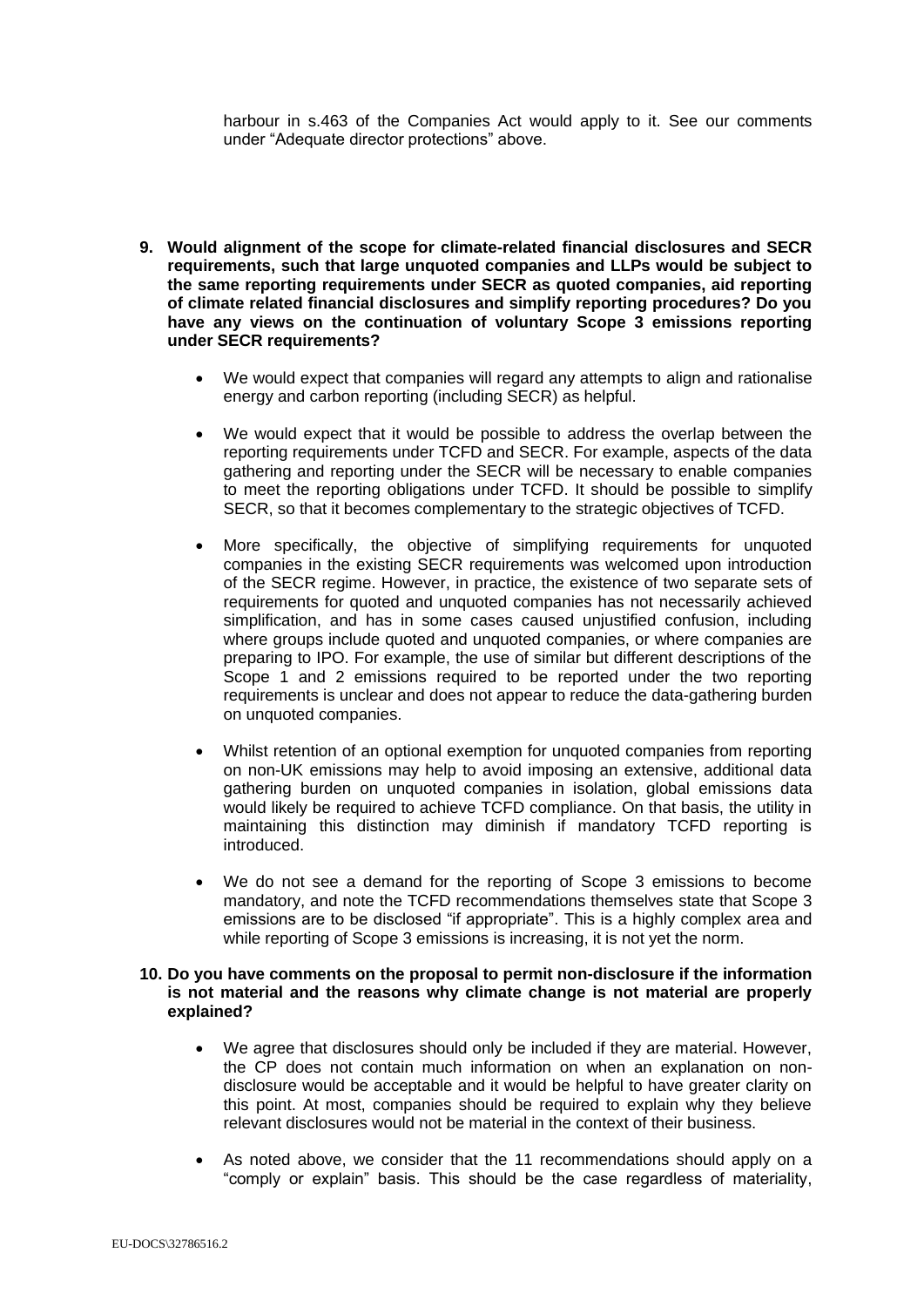however materiality could be a valid explanation as to why a particular recommendation has not been followed.

# **11. Do you have comments on the proposed timing for these regulations coming in to force?**

• Please see our comments under "Timing" above.

# **12. Do you have any comments regarding the existing enforcement provisions for companies and the BEIS proposal not to impose further provisions?**

 The Companies Act 2006 and the relevant LLP Regulations already contain general enforcement provisions which deal with a failure to prepare or file the relevant report. In addition, a director of a company or a member of an LLP is liable to compensate the company or LLP for any loss suffered as a result of any untrue or misleading statement in the Strategic Report or the energy and carbon report. This only applies if the director or member knew the statement to be untrue or misleading or was reckless whether it was untrue or misleading. This seems to be the appropriate standard.

# **13. Do you have any comments regarding duties and enforcement provisions for LLPs?**

• Please see our answer to Q12, above.

#### **14. Do you have any comments on the responsibilities of auditors in relation to climate-related financial disclosures?**

 BEIS should give consideration as to how the proposals in the CP and the outcome of the proposals in the audit paper will fit together to ensure consistency. Please see our Overarching Comments on this above.

# **15. Do you have any comments regarding the proposed enforcement of our disclosure requirements?**

 The FRC/ARGA will be responsible for monitoring and enforcing these new Companies Act provisions, but the FCA will be responsible under the Transparency Rules for ensuring compliance with the applicable financial reporting framework. The FCA is also primarily responsible for the enforcement of compliance with the LRs. Therefore, this is another area of overlap and potential inconsistency.

# **16. Do you have any comments regarding the impact of our proposals on protected groups and/or how any negative effects may be mitigated?**

• We have no comments on this.

# **17. Do you have any further comments about our proposals?**

 Overall, there needs to be a proper roadmap for companies to follow, rather than a fragmented approach. As mentioned under "Consistency with existing legislation and standards", there needs to be consistency between the various reporting regimes, and consideration needs to be given to the impact on groups of having numerous overlapping and inconsistent standards, in particular the potential for groups to be reporting twice.